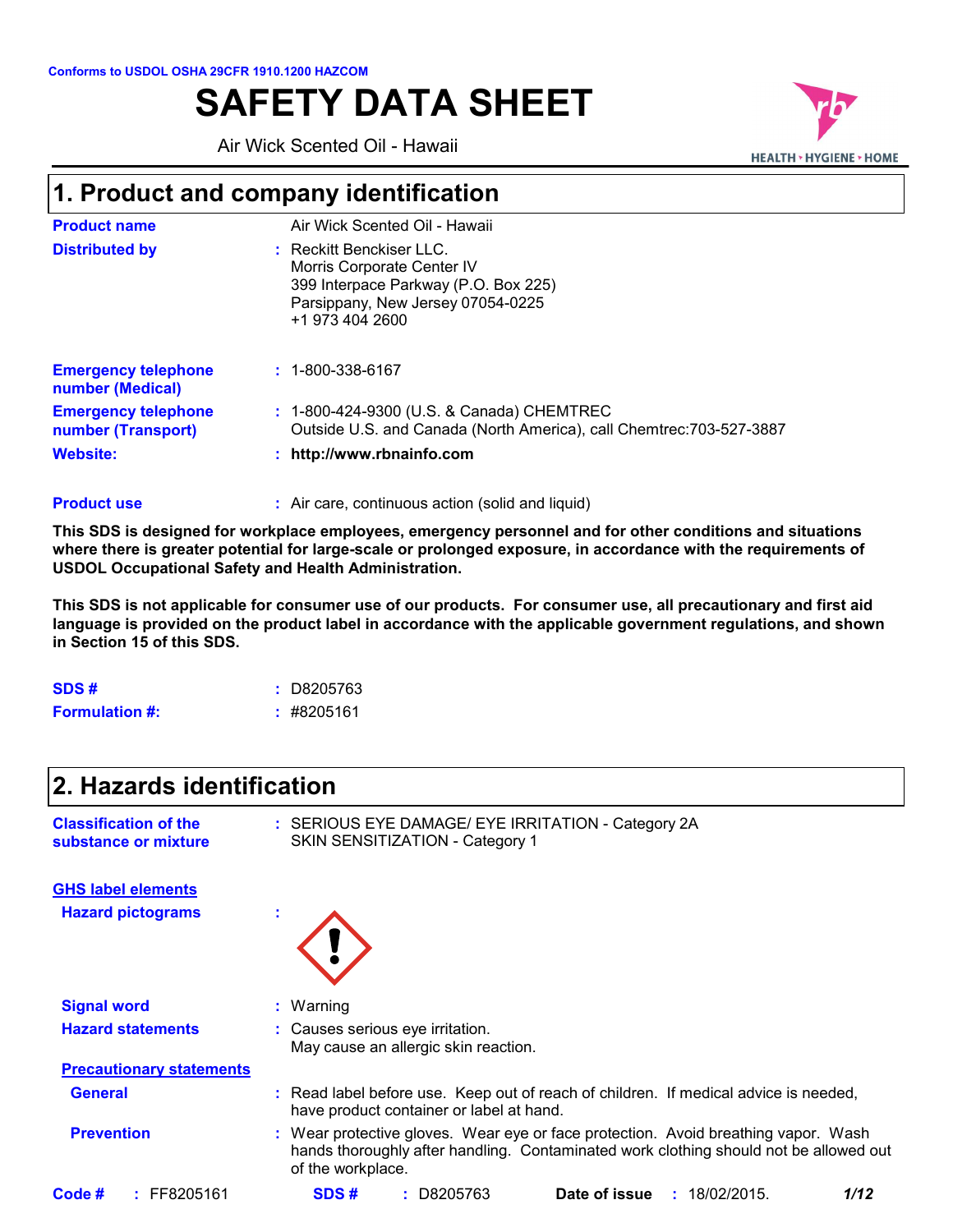## **2. Hazards identification**

| <b>Response</b>                              | : IF ON SKIN: Wash with plenty of soap and water. Wash contaminated clothing before<br>reuse. If skin irritation or rash occurs: Get medical attention. IF IN EYES: Rinse<br>cautiously with water for several minutes. Remove contact lenses, if present and easy<br>to do. Continue rinsing. If eye irritation persists: Get medical attention. |
|----------------------------------------------|---------------------------------------------------------------------------------------------------------------------------------------------------------------------------------------------------------------------------------------------------------------------------------------------------------------------------------------------------|
| <b>Storage</b>                               | : Not applicable.                                                                                                                                                                                                                                                                                                                                 |
| <b>Disposal</b>                              | : Dispose of contents and container in accordance with all local, regional, national and<br>international regulations.                                                                                                                                                                                                                            |
| <b>Supplemental label</b><br><b>elements</b> | : None known.                                                                                                                                                                                                                                                                                                                                     |
| <b>Hazards not otherwise</b><br>classified   | : None known.                                                                                                                                                                                                                                                                                                                                     |

## **3. Composition/information on ingredients**

| $\frac{9}{6}$ | <b>CAS number</b> |
|---------------|-------------------|
| $5 - 10$      | 1119-40-0         |
| $ 2.5 - 5 $   | 78-70-6           |
| $ 2.5 - 5 $   | 627-93-0          |
| $1 - 2.5$     | 18479-58-8        |
| $1 - 2.5$     | 123-68-2          |
| $1 - 2.5$     | 5989-27-5         |
| $0.1 - 1$     | 106-24-1          |
|               |                   |

Any concentration shown as a range is to protect confidentiality or is due to batch variation.

**There are no additional ingredients present which, within the current knowledge of the supplier and in the concentrations applicable, are classified as hazardous to health or the environment and hence require reporting in this section.**

## **4. First aid measures**

| <b>Description of necessary first aid measures</b> |                                                                                                                                                                                                                                                                                                                                                                                                                                                                                                                                                                                                                                                                                                                               |
|----------------------------------------------------|-------------------------------------------------------------------------------------------------------------------------------------------------------------------------------------------------------------------------------------------------------------------------------------------------------------------------------------------------------------------------------------------------------------------------------------------------------------------------------------------------------------------------------------------------------------------------------------------------------------------------------------------------------------------------------------------------------------------------------|
| <b>Eye contact</b>                                 | : Immediately flush eyes with plenty of water, occasionally lifting the upper and lower<br>eyelids. Check for and remove any contact lenses. Continue to rinse for at least 10<br>minutes. Get medical attention.                                                                                                                                                                                                                                                                                                                                                                                                                                                                                                             |
| <b>Inhalation</b>                                  | : Remove victim to fresh air and keep at rest in a position comfortable for breathing. If<br>not breathing, if breathing is irregular or if respiratory arrest occurs, provide artificial<br>respiration or oxygen by trained personnel. It may be dangerous to the person providing<br>aid to give mouth-to-mouth resuscitation. Get medical attention if adverse health effects<br>persist or are severe. If unconscious, place in recovery position and get medical<br>attention immediately. Maintain an open airway. Loosen tight clothing such as a collar,<br>tie, belt or waistband.                                                                                                                                  |
| <b>Skin contact</b>                                | : Wash with plenty of soap and water. Remove contaminated clothing and shoes. Wash<br>contaminated clothing thoroughly with water before removing it, or wear gloves.<br>Continue to rinse for at least 10 minutes. Get medical attention. In the event of any<br>complaints or symptoms, avoid further exposure. Wash clothing before reuse. Clean<br>shoes thoroughly before reuse.                                                                                                                                                                                                                                                                                                                                         |
| <b>Ingestion</b>                                   | : Wash out mouth with water. Remove dentures if any. Remove victim to fresh air and<br>keep at rest in a position comfortable for breathing. If material has been swallowed and<br>the exposed person is conscious, give small quantities of water to drink. Stop if the<br>exposed person feels sick as vomiting may be dangerous. Do not induce vomiting<br>unless directed to do so by medical personnel. If vomiting occurs, the head should be<br>kept low so that vomit does not enter the lungs. Get medical attention if adverse health<br>effects persist or are severe. Never give anything by mouth to an unconscious person.<br>If unconscious, place in recovery position and get medical attention immediately. |
| Code#<br>$:$ FF8205161                             | SDS#<br>: D8205763<br><b>Date of issue : 18/02/2015.</b><br>2/12                                                                                                                                                                                                                                                                                                                                                                                                                                                                                                                                                                                                                                                              |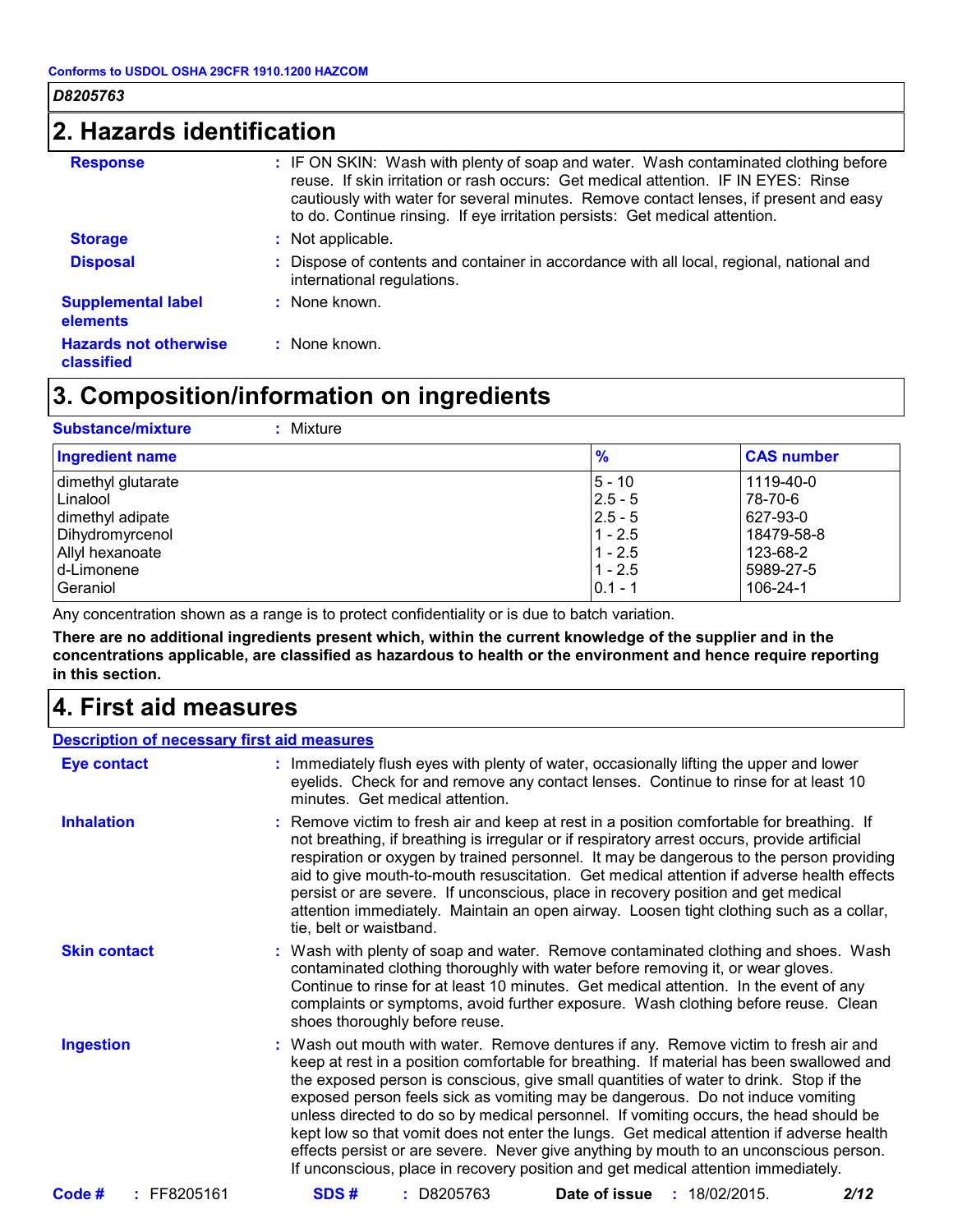### **4. First aid measures**

Maintain an open airway. Loosen tight clothing such as a collar, tie, belt or waistband.

| Most important symptoms/effects, acute and delayed |                                                                                                                                                                                                                                                                       |
|----------------------------------------------------|-----------------------------------------------------------------------------------------------------------------------------------------------------------------------------------------------------------------------------------------------------------------------|
| <b>Potential acute health effects</b>              |                                                                                                                                                                                                                                                                       |
| <b>Eye contact</b>                                 | : Causes serious eye irritation.                                                                                                                                                                                                                                      |
| <b>Inhalation</b>                                  | : No known significant effects or critical hazards.                                                                                                                                                                                                                   |
| <b>Skin contact</b>                                | : May cause an allergic skin reaction.                                                                                                                                                                                                                                |
| <b>Ingestion</b>                                   | : Irritating to mouth, throat and stomach.                                                                                                                                                                                                                            |
| <b>Over-exposure signs/symptoms</b>                |                                                                                                                                                                                                                                                                       |
| <b>Eye contact</b>                                 | : Adverse symptoms may include the following:<br>pain or irritation<br>watering<br>redness                                                                                                                                                                            |
| <b>Inhalation</b>                                  | : No specific data.                                                                                                                                                                                                                                                   |
| <b>Skin contact</b>                                | : Adverse symptoms may include the following:<br>irritation<br>redness                                                                                                                                                                                                |
| <b>Ingestion</b>                                   | : No specific data.                                                                                                                                                                                                                                                   |
|                                                    | Indication of immediate medical attention and special treatment needed, if necessary                                                                                                                                                                                  |
| <b>Notes to physician</b>                          | : Treat symptomatically. Contact poison treatment specialist immediately if large<br>quantities have been ingested or inhaled.                                                                                                                                        |
| <b>Specific treatments</b>                         | : No specific treatment.                                                                                                                                                                                                                                              |
| <b>Protection of first-aiders</b>                  | : No action shall be taken involving any personal risk or without suitable training. It may<br>be dangerous to the person providing aid to give mouth-to-mouth resuscitation. Wash<br>contaminated clothing thoroughly with water before removing it, or wear gloves. |

### **See toxicological information (Section 11)**

## **5. Fire-fighting measures**

| <b>Extinguishing media</b>                               |                                                                                                                                                                                                     |
|----------------------------------------------------------|-----------------------------------------------------------------------------------------------------------------------------------------------------------------------------------------------------|
| <b>Suitable extinguishing</b><br>media                   | : Use an extinguishing agent suitable for the surrounding fire.                                                                                                                                     |
| <b>Unsuitable extinguishing</b><br>media                 | : None known.                                                                                                                                                                                       |
| <b>Specific hazards arising</b><br>from the chemical     | : In a fire or if heated, a pressure increase will occur and the container may burst.                                                                                                               |
| <b>Hazardous thermal</b><br>decomposition products       | Decomposition products may include the following materials:<br>carbon dioxide<br>carbon monoxide                                                                                                    |
| <b>Special protective actions</b><br>for fire-fighters   | : Promptly isolate the scene by removing all persons from the vicinity of the incident if<br>there is a fire. No action shall be taken involving any personal risk or without suitable<br>training. |
| <b>Special protective</b><br>equipment for fire-fighters | Fire-fighters should wear appropriate protective equipment and self-contained breathing<br>apparatus (SCBA) with a full face-piece operated in positive pressure mode.                              |
|                                                          |                                                                                                                                                                                                     |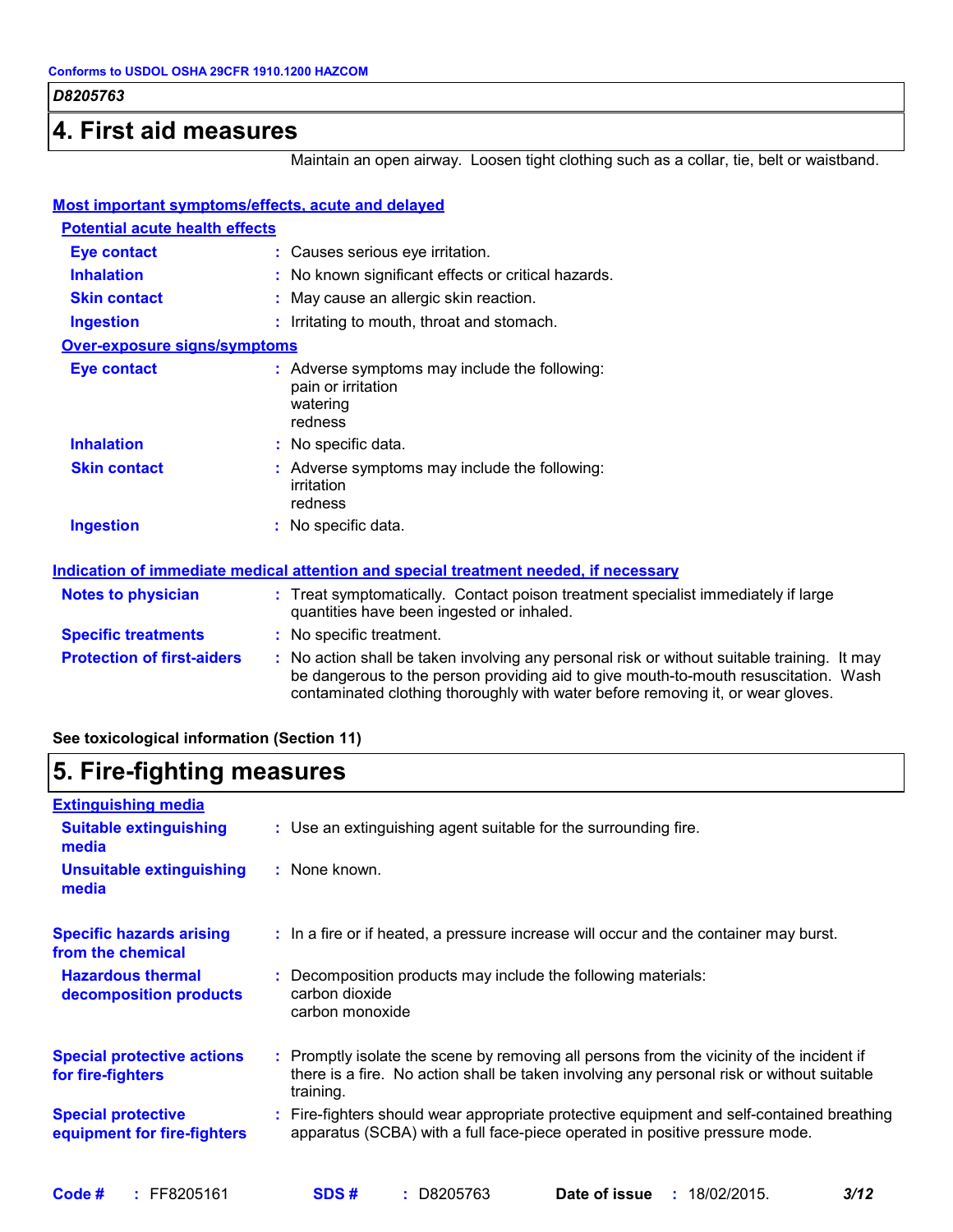## **6. Accidental release measures**

#### **Personal precautions, protective equipment and emergency procedures**

| For non-emergency<br>personnel   | : No action shall be taken involving any personal risk or without suitable training.<br>Evacuate surrounding areas. Keep unnecessary and unprotected personnel from<br>entering. Do not touch or walk through spilled material. Avoid breathing vapor or mist.<br>Provide adequate ventilation. Wear appropriate respirator when ventilation is<br>inadequate. Put on appropriate personal protective equipment. |
|----------------------------------|------------------------------------------------------------------------------------------------------------------------------------------------------------------------------------------------------------------------------------------------------------------------------------------------------------------------------------------------------------------------------------------------------------------|
| For emergency responders         | If specialised clothing is required to deal with the spillage, take note of any information<br>in Section 8 on suitable and unsuitable materials. See also the information in "For non-<br>emergency personnel".                                                                                                                                                                                                 |
| <b>Environmental precautions</b> | : Avoid dispersal of spilled material and runoff and contact with soil, waterways, drains<br>and sewers. Inform the relevant authorities if the product has caused environmental<br>pollution (sewers, waterways, soil or air).                                                                                                                                                                                  |

#### **Methods and materials for containment and cleaning up**

| <b>Small spill</b> | : Stop leak if without risk. Move containers from spill area. Dilute with water and mop up<br>if water-soluble. Alternatively, or if water-insoluble, absorb with an inert dry material and<br>place in an appropriate waste disposal container. Dispose of via a licensed waste<br>disposal contractor.                                                                                                                                                                                                                                                                                                                                                                                                     |
|--------------------|--------------------------------------------------------------------------------------------------------------------------------------------------------------------------------------------------------------------------------------------------------------------------------------------------------------------------------------------------------------------------------------------------------------------------------------------------------------------------------------------------------------------------------------------------------------------------------------------------------------------------------------------------------------------------------------------------------------|
| <b>Large spill</b> | : Stop leak if without risk. Move containers from spill area. Approach release from<br>upwind. Prevent entry into sewers, water courses, basements or confined areas. Wash<br>spillages into an effluent treatment plant or proceed as follows. Contain and collect<br>spillage with non-combustible, absorbent material e.g. sand, earth, vermiculite or<br>diatomaceous earth and place in container for disposal according to local regulations<br>(see Section 13). Dispose of via a licensed waste disposal contractor. Contaminated<br>absorbent material may pose the same hazard as the spilled product. Note: see<br>Section 1 for emergency contact information and Section 13 for waste disposal. |

## **7. Handling and storage**

| <b>Precautions for safe handling</b>                                             |                                                                                                                                                                                                                                                                                                                                                                                                                                                                                                                              |
|----------------------------------------------------------------------------------|------------------------------------------------------------------------------------------------------------------------------------------------------------------------------------------------------------------------------------------------------------------------------------------------------------------------------------------------------------------------------------------------------------------------------------------------------------------------------------------------------------------------------|
| <b>Protective measures</b>                                                       | : Put on appropriate personal protective equipment (see Section 8). Persons with a<br>history of skin sensitization problems should not be employed in any process in which<br>this product is used. Do not get in eyes or on skin or clothing. Do not ingest. Avoid<br>breathing vapor or mist. Keep in the original container or an approved alternative made<br>from a compatible material, kept tightly closed when not in use. Empty containers retain<br>product residue and can be hazardous. Do not reuse container. |
| <b>Conditions for safe storage,</b><br>including any<br><b>incompatibilities</b> | : Store in accordance with local regulations. Store in original container protected from<br>direct sunlight in a dry, cool and well-ventilated area, away from incompatible materials<br>(see Section 10) and food and drink. Keep container tightly closed and sealed until<br>ready for use. Containers that have been opened must be carefully resealed and kept<br>upright to prevent leakage. Do not store in unlabeled containers. Use appropriate<br>containment to avoid environmental contamination.                |

## **8. Exposure controls/personal protection**

| <b>Control</b>                             |                                                                                                         |
|--------------------------------------------|---------------------------------------------------------------------------------------------------------|
| <b>Occupational exposure limits</b>        |                                                                                                         |
| Not applicable.                            |                                                                                                         |
| <b>Appropriate engineering</b><br>controls | : Good general ventilation should be sufficient to control worker exposure to airborne<br>contaminants. |
|                                            |                                                                                                         |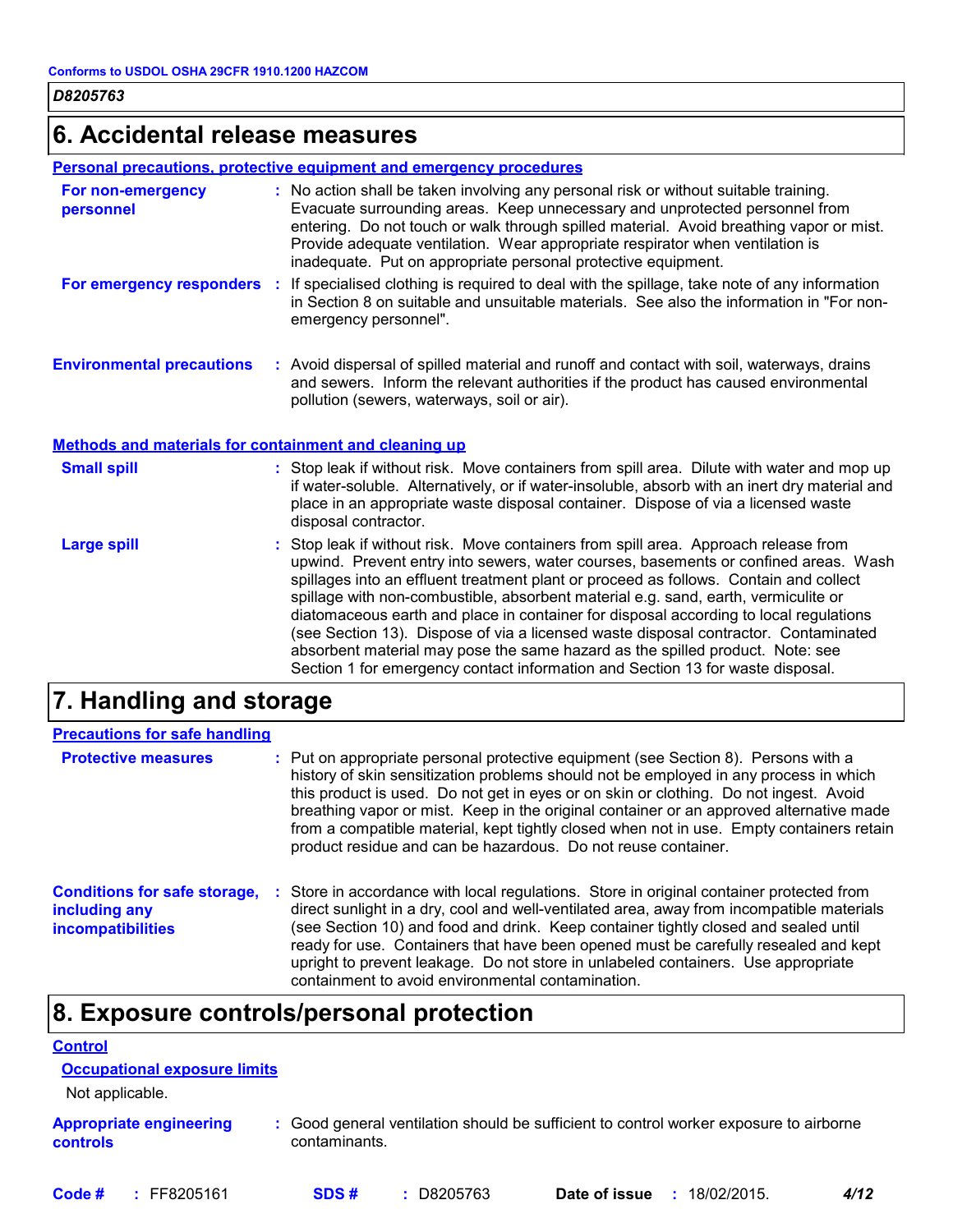| D8205763 |  |
|----------|--|
|----------|--|

## **8. Exposure controls/personal protection**

| <b>Environmental exposure</b><br><b>controls</b> | : Emissions from ventilation or work process equipment should be checked to ensure<br>they comply with the requirements of environmental protection legislation. In some<br>cases, fume scrubbers, filters or engineering modifications to the process equipment<br>will be necessary to reduce emissions to acceptable levels.                                                                                                                                                                                                                                                                                        |
|--------------------------------------------------|------------------------------------------------------------------------------------------------------------------------------------------------------------------------------------------------------------------------------------------------------------------------------------------------------------------------------------------------------------------------------------------------------------------------------------------------------------------------------------------------------------------------------------------------------------------------------------------------------------------------|
| <b>Individual protection measures</b>            |                                                                                                                                                                                                                                                                                                                                                                                                                                                                                                                                                                                                                        |
| <b>Hygiene measures</b>                          | : Wash hands, forearms and face thoroughly after handling chemical products, before<br>eating, smoking and using the lavatory and at the end of the working period.<br>Appropriate techniques should be used to remove potentially contaminated clothing.<br>Contaminated work clothing should not be allowed out of the workplace. Wash<br>contaminated clothing before reusing. Ensure that eyewash stations and safety<br>showers are close to the workstation location.                                                                                                                                            |
| <b>Eye/face protection</b>                       | : Safety eyewear complying with an approved standard should be used when a risk<br>assessment indicates this is necessary to avoid exposure to liquid splashes, mists,<br>gases or dusts. If contact is possible, the following protection should be worn, unless<br>the assessment indicates a higher degree of protection: chemical splash goggles.                                                                                                                                                                                                                                                                  |
| <b>Skin protection</b>                           |                                                                                                                                                                                                                                                                                                                                                                                                                                                                                                                                                                                                                        |
| <b>Hand protection</b>                           | : Chemical-resistant, impervious gloves complying with an approved standard should be<br>worn at all times when handling chemical products if a risk assessment indicates this is<br>necessary. Considering the parameters specified by the glove manufacturer, check<br>during use that the gloves are still retaining their protective properties. It should be<br>noted that the time to breakthrough for any glove material may be different for different<br>glove manufacturers. In the case of mixtures, consisting of several substances, the<br>protection time of the gloves cannot be accurately estimated. |
| <b>Body protection</b>                           | : Personal protective equipment for the body should be selected based on the task being<br>performed and the risks involved and should be approved by a specialist before<br>handling this product.                                                                                                                                                                                                                                                                                                                                                                                                                    |
| <b>Other skin protection</b>                     | : Appropriate footwear and any additional skin protection measures should be selected<br>based on the task being performed and the risks involved and should be approved by a<br>specialist before handling this product.                                                                                                                                                                                                                                                                                                                                                                                              |
| <b>Respiratory protection</b>                    | : Use a properly fitted, air-purifying or air-fed respirator complying with an approved<br>standard if a risk assessment indicates this is necessary. Respirator selection must be<br>based on known or anticipated exposure levels, the hazards of the product and the safe<br>working limits of the selected respirator.                                                                                                                                                                                                                                                                                             |

## **9. Physical and chemical properties**

| <b>Appearance</b>                               |                                                         |      |
|-------------------------------------------------|---------------------------------------------------------|------|
| <b>Physical state</b>                           | : Liquid.                                               |      |
| <b>Color</b>                                    | $:$ Orange.                                             |      |
| <b>Odor</b>                                     | : Citrus                                                |      |
| <b>Odor threshold</b>                           | : Not available.                                        |      |
| pH                                              | : Not available.                                        |      |
| <b>Melting point</b>                            | : Not available.                                        |      |
| <b>Boiling point</b>                            | : Not available.                                        |      |
| <b>Flash point</b>                              | : [Product does not sustain combustion.]                |      |
| <b>Evaporation rate</b>                         | : Not available.                                        |      |
| <b>Flammability (solid, gas)</b>                | : Not available.                                        |      |
| Lower and upper explosive<br>(flammable) limits | : Not available.                                        |      |
| <b>Vapor pressure</b>                           | $: 0.14$ kPa (1.016108397 mm Hg) [room temperature]     |      |
| $:$ FF8205161<br>Code #                         | SDS#<br>$: $ D8205763<br>Date of issue<br>: 18/02/2015. | 5/12 |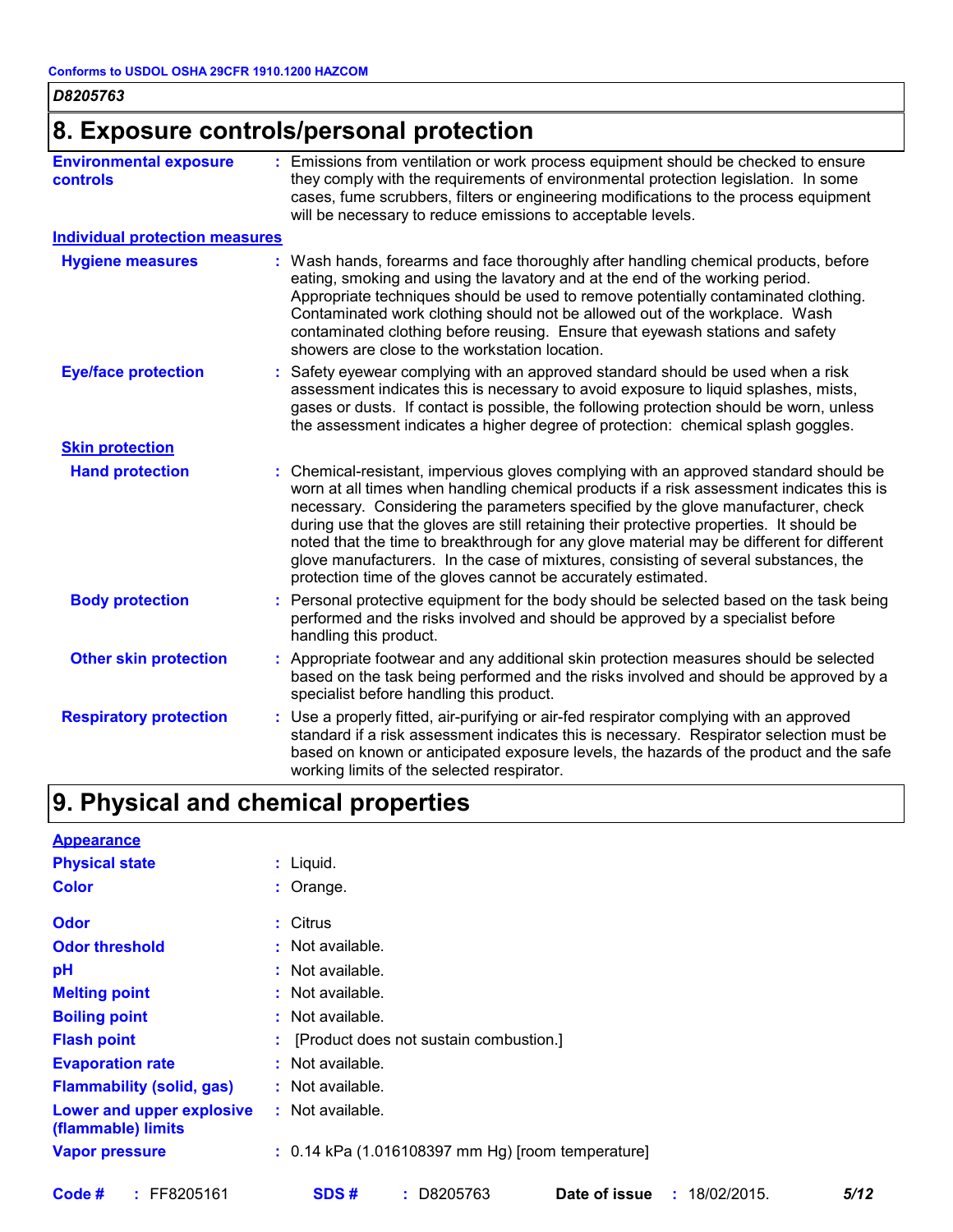## **9. Physical and chemical properties**

| <b>Vapor density</b>                              | $:$ Not available. |
|---------------------------------------------------|--------------------|
| <b>Relative density</b>                           | $:$ Not available. |
| <b>Solubility</b>                                 | $:$ Not available. |
| <b>Partition coefficient: n-</b><br>octanol/water | $:$ Not available. |
| <b>Auto-ignition temperature</b>                  | $:$ Not available. |
| <b>Decomposition temperature</b>                  | : Not available.   |
| <b>Viscosity</b>                                  | : Not available.   |

## **10. Stability and reactivity**

| <b>Reactivity</b>                            |    | : No specific test data related to reactivity available for this product or its ingredients.            |
|----------------------------------------------|----|---------------------------------------------------------------------------------------------------------|
| <b>Chemical stability</b>                    |    | : The product is stable.                                                                                |
| <b>Possibility of hazardous</b><br>reactions |    | : Under normal conditions of storage and use, hazardous reactions will not occur.                       |
| <b>Conditions to avoid</b>                   |    | : No specific data.                                                                                     |
| <b>Incompatible materials</b>                |    | : No specific data.                                                                                     |
| <b>Hazardous decomposition</b><br>products   | a. | Under normal conditions of storage and use, hazardous decomposition products should<br>not be produced. |

## **11. Toxicological information**

### **Information on toxicological effects**

#### **Acute toxicity**

| <b>Product/ingredient name</b> | <b>Result</b> | <b>Species</b> | <b>Dose</b> | <b>Exposure</b> |
|--------------------------------|---------------|----------------|-------------|-----------------|
| dimethyl glutarate             | LD50 Dermal   | Rabbit         | >5000 mg/kg |                 |
|                                | LD50 Oral     | Rat            | >5000 mg/kg |                 |
| Linalool                       | LD50 Dermal   | Rabbit         | 5610 mg/kg  |                 |
|                                | LD50 Dermal   | Rat            | 5610 mg/kg  |                 |
|                                | LD50 Oral     | Rat            | 2790 mg/kg  |                 |
| dimethyl adipate               | LD50 Dermal   | Rabbit         | >5000 mg/kg |                 |
|                                | LD50 Oral     | Rat            | 11300 mg/kg |                 |
| Dihydromyrcenol                | LD50 Dermal   | Rabbit         | >5000 mg/kg |                 |
|                                | LD50 Oral     | Rat            | 3600 mg/kg  |                 |
| Allyl hexanoate                | LD50 Dermal   | Rabbit         | 300 mg/kg   |                 |
|                                | LD50 Oral     | Rat            | $218$ mg/kg |                 |
| d-Limonene                     | LD50 Dermal   | Rabbit         | >5000 mg/kg |                 |
|                                | LD50 Oral     | Rat            | 4400 mg/kg  |                 |
| Geraniol                       | LD50 Dermal   | Rabbit         | >5000 mg/kg |                 |
|                                | LD50 Oral     | Rat            | 2.1 g/kg    |                 |

#### **Irritation/Corrosion**

| <b>Product/ingredient name</b> | <b>Result</b>            | <b>Species</b> | <b>Score</b>  | <b>Exposure</b>   | <b>Observation</b>       |
|--------------------------------|--------------------------|----------------|---------------|-------------------|--------------------------|
| dimethyl glutarate             | Eyes - Moderate irritant | Rabbit         |               | 0.1 Mililiters    |                          |
| Linalool                       | Eyes - Moderate irritant | Rabbit         |               | 1 hours $0.1$     | $\overline{\phantom{a}}$ |
|                                |                          |                |               | <b>Mililiters</b> |                          |
|                                | Eyes - Moderate irritant | Rabbit         |               | 100               |                          |
|                                |                          |                |               | microliters       |                          |
|                                | Skin - Moderate irritant | Guinea pig     |               | 24 hours 100      |                          |
|                                |                          |                |               | milligrams        |                          |
|                                | Skin - Mild irritant     | Human          |               | 72 hours 32       | $\overline{\phantom{a}}$ |
|                                |                          |                |               | Percent           |                          |
|                                |                          |                |               |                   |                          |
| Code #<br>$:$ FF8205161        | D8205763<br>SDS#         |                | Date of issue | 18/02/2015<br>÷.  | 6/12                     |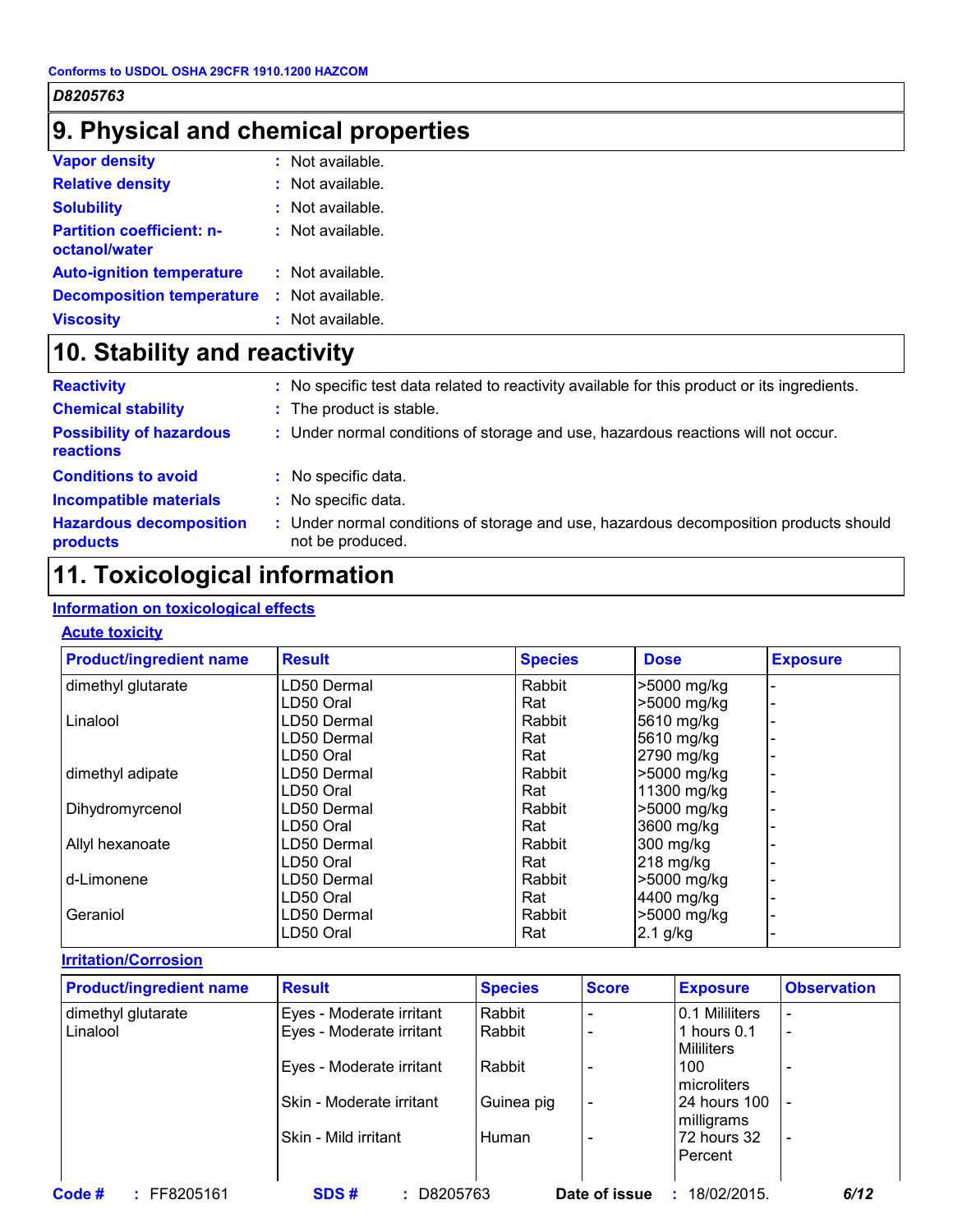## **11. Toxicological information**

| ו ו. רטגוטטוועןוטמו ווווטוווומנוטוו |                          |            |                          |                   |                |
|-------------------------------------|--------------------------|------------|--------------------------|-------------------|----------------|
|                                     | Skin - Mild irritant     | Man        | $\blacksquare$           | 48 hours 16       | $\blacksquare$ |
|                                     |                          |            |                          | milligrams        |                |
|                                     | Skin - Mild irritant     | Rabbit     |                          | 24 hours 500      |                |
|                                     |                          |            |                          | milligrams        |                |
|                                     | Skin - Severe irritant   | Rabbit     | Ē,                       | 24 hours 100      |                |
|                                     |                          |            |                          | milligrams        |                |
| dimethyl adipate                    | Eyes - Moderate irritant | Rabbit     |                          | 0.1 Mililiters    |                |
| Dihydromyrcenol                     | Skin - Mild irritant     | Rabbit     |                          | 24 hours 500      |                |
|                                     |                          |            |                          | milligrams        |                |
|                                     | Eyes - Mild irritant     | Rabbit     |                          | 7.5 Percent       |                |
|                                     | Skin - Mild irritant     | Rabbit     |                          | 4 hours 0.5       | $\blacksquare$ |
|                                     |                          |            |                          | <b>Mililiters</b> |                |
| Allyl hexanoate                     | Skin - Mild irritant     | Human      |                          | 48 hours 20       |                |
|                                     |                          |            |                          | milligrams        |                |
| d-Limonene                          | Skin - Mild irritant     | Rabbit     |                          | 24 hours 10       |                |
|                                     |                          |            |                          | Percent           |                |
| Geraniol                            | Skin - Mild irritant     | Guinea pig | $\overline{\phantom{a}}$ | 30 Percent        |                |
|                                     | Skin - Severe irritant   | Guinea pig |                          | 24 hours 100      |                |
|                                     |                          |            |                          | milligrams        |                |
|                                     | Skin - Severe irritant   | Human      | $\blacksquare$           | 48 hours 32       | $\blacksquare$ |
|                                     |                          |            |                          | Percent           |                |
|                                     | Skin - Severe irritant   | Man        | $\blacksquare$           | 24 hours 16       | $\blacksquare$ |
|                                     |                          |            |                          | milligrams        |                |
|                                     | Skin - Moderate irritant | Rabbit     |                          | 4 hours 0.5       |                |
|                                     |                          |            |                          | <b>Mililiters</b> |                |
|                                     | Skin - Severe irritant   | Rabbit     |                          | 24 hours 100      |                |
|                                     |                          |            |                          | milligrams        |                |

#### **Sensitization**

Not available.

#### **Mutagenicity**

Not available.

#### **Carcinogenicity**

Not available.

#### **Classification**

| <b>Product/ingredient name</b> | <b>OSHA</b> | <b>IARC</b> | <b>NTP</b> |
|--------------------------------|-------------|-------------|------------|
| I d-Limonene                   |             |             |            |

#### **Reproductive toxicity**

Not available.

#### **Teratogenicity**

Not available.

## **Specific target organ toxicity (single exposure)**

Not available.

**Specific target organ toxicity (repeated exposure)** Not available.

#### **Aspiration hazard**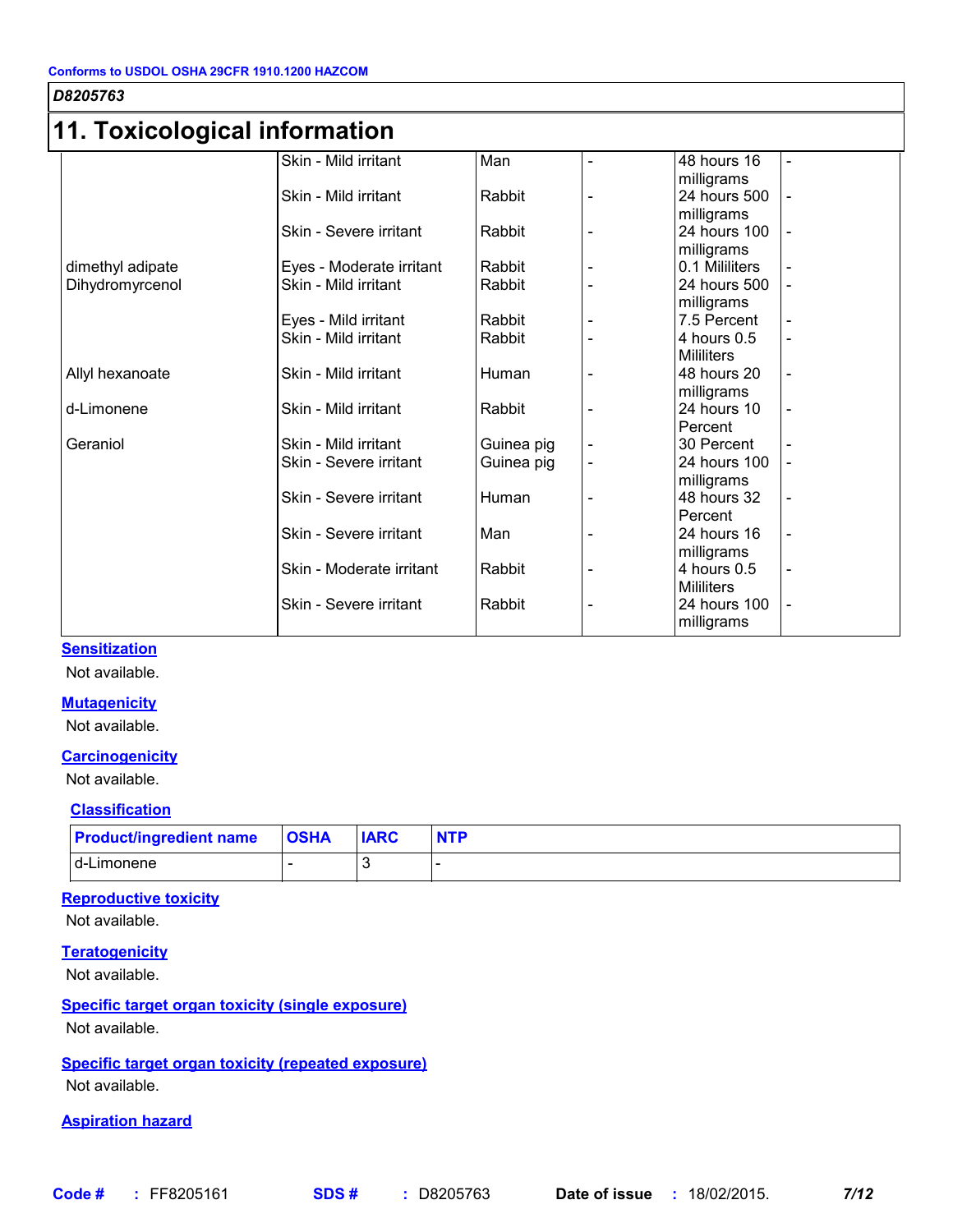# **11. Toxicological information**

| <b>Name</b> | <b>Result</b>                         |
|-------------|---------------------------------------|
| d-Limonene  | <b>ASPIRATION HAZARD - Category 1</b> |

| <b>Information on the likely</b><br>routes of exposure             | : Not available.                                                                                       |
|--------------------------------------------------------------------|--------------------------------------------------------------------------------------------------------|
| <b>Potential acute health effects</b>                              |                                                                                                        |
| <b>Eye contact</b>                                                 | : Causes serious eye irritation.                                                                       |
| <b>Inhalation</b>                                                  | No known significant effects or critical hazards.                                                      |
| <b>Skin contact</b>                                                | May cause an allergic skin reaction.                                                                   |
| <b>Ingestion</b>                                                   | Irritating to mouth, throat and stomach.                                                               |
|                                                                    | Symptoms related to the physical, chemical and toxicological characteristics                           |
| <b>Eye contact</b>                                                 | : Adverse symptoms may include the following:<br>pain or irritation<br>watering<br>redness             |
| <b>Inhalation</b>                                                  | : No specific data.                                                                                    |
| <b>Skin contact</b>                                                | : Adverse symptoms may include the following:<br>irritation<br>redness                                 |
| <b>Ingestion</b>                                                   | : No specific data.                                                                                    |
|                                                                    |                                                                                                        |
|                                                                    | Delayed and immediate effects and also chronic effects from short and long term exposure               |
| <b>Short term exposure</b>                                         |                                                                                                        |
| <b>Potential immediate</b><br>effects                              | : Not available.                                                                                       |
| <b>Potential delayed effects</b>                                   | : Not available.                                                                                       |
| <b>Long term exposure</b><br><b>Potential immediate</b><br>effects | : Not available.                                                                                       |
| <b>Potential delayed effects</b>                                   | : Not available.                                                                                       |
| <b>Potential chronic health effects</b>                            |                                                                                                        |
| Not available.                                                     |                                                                                                        |
| <b>General</b>                                                     | Once sensitized, a severe allergic reaction may occur when subsequently exposed to<br>very low levels. |
| <b>Carcinogenicity</b>                                             | No known significant effects or critical hazards.                                                      |
| <b>Mutagenicity</b>                                                | No known significant effects or critical hazards.                                                      |
| <b>Teratogenicity</b>                                              | No known significant effects or critical hazards.                                                      |
| <b>Developmental effects</b>                                       | No known significant effects or critical hazards.                                                      |
| <b>Fertility effects</b>                                           | No known significant effects or critical hazards.                                                      |
|                                                                    |                                                                                                        |

**Numerical measures of toxicity Acute toxicity estimates**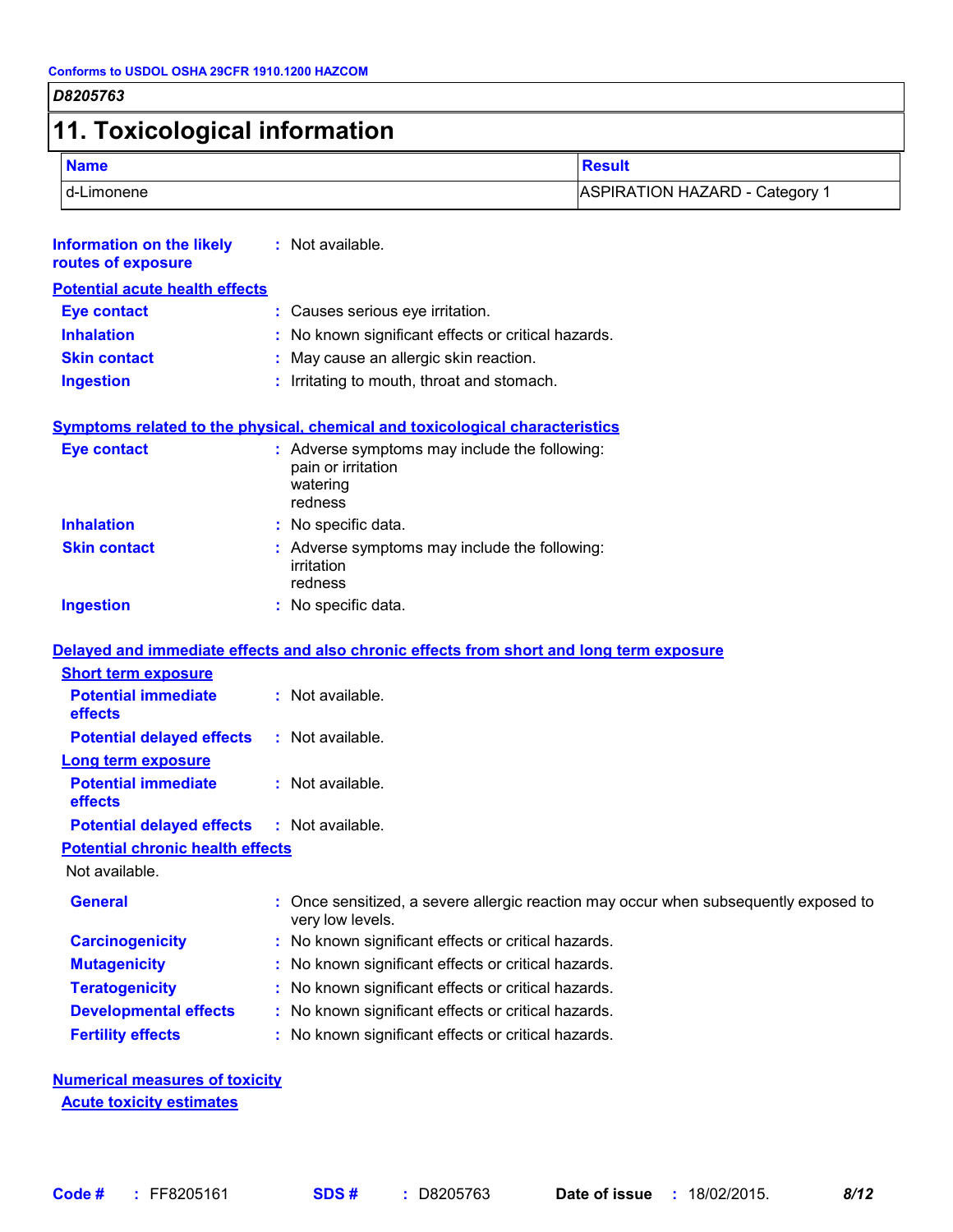## **11. Toxicological information**

| <b>Route</b> | <b>ATE value</b> |
|--------------|------------------|
| Oral         | 7076.4 mg/kg     |
| Dermal       | 13937.4 mg/kg    |

## **12. Ecological information**

#### **Toxicity**

| <b>Product/ingredient name</b> | <b>Result</b>                                                      | <b>Species</b>                                                                                                 | <b>Exposure</b>         |
|--------------------------------|--------------------------------------------------------------------|----------------------------------------------------------------------------------------------------------------|-------------------------|
| Linalool                       | Acute EC50 36.7 ppm Fresh water<br>Acute LC50 28.8 ppm Fresh water | Daphnia - Daphnia magna<br><b>Fish - Oncorhynchus mykiss</b>                                                   | l 48 hours<br>196 hours |
| l d-Limonene                   | Acute EC50 421 µg/l Fresh water<br>Acute EC50 688 µg/l Fresh water | Daphnia - Daphnia magna<br><b>Fish - Pimephales promelas -</b><br>Juvenile (Fledgling, Hatchling,<br>Weanling) | l 48 hours<br>96 hours  |

#### **Persistence and degradability**

Not available.

#### **Bioaccumulative potential**

| <b>Product/ingredient name</b> | $LogP_{ow}$ | <b>BCF</b> | <b>Potential</b> |
|--------------------------------|-------------|------------|------------------|
| dimethyl glutarate             | 0.49        |            | low              |
| Linalool                       | 2.84        |            | low              |
| dimethyl adipate               | 1.03        |            | low              |
| Dihydromyrcenol                | 3.25        | 64.8       | low              |
| Allyl hexanoate                |             | 102.3      | low              |
| d-Limonene                     | 4.38        | 1022       | high             |
| Geraniol                       | 2.6         |            | low              |

#### **Mobility in soil**

**Soil/water partition coefficient (KOC)**

**:** Not available.

**Other adverse effects :** No known significant effects or critical hazards.

### **13. Disposal considerations**

**Disposal methods :**

The generation of waste should be avoided or minimized wherever possible. Disposal of this product, solutions and any by-products should at all times comply with the requirements of environmental protection and waste disposal legislation and any regional local authority requirements. Dispose of surplus and non-recyclable products via a licensed waste disposal contractor. Waste should not be disposed of untreated to the sewer unless fully compliant with the requirements of all authorities with jurisdiction. Waste packaging should be recycled. Incineration or landfill should only be considered when recycling is not feasible. This material and its container must be disposed of in a safe way. Care should be taken when handling emptied containers that have not been cleaned or rinsed out. Empty containers or liners may retain some product residues. Avoid dispersal of spilled material and runoff and contact with soil, waterways, drains and sewers.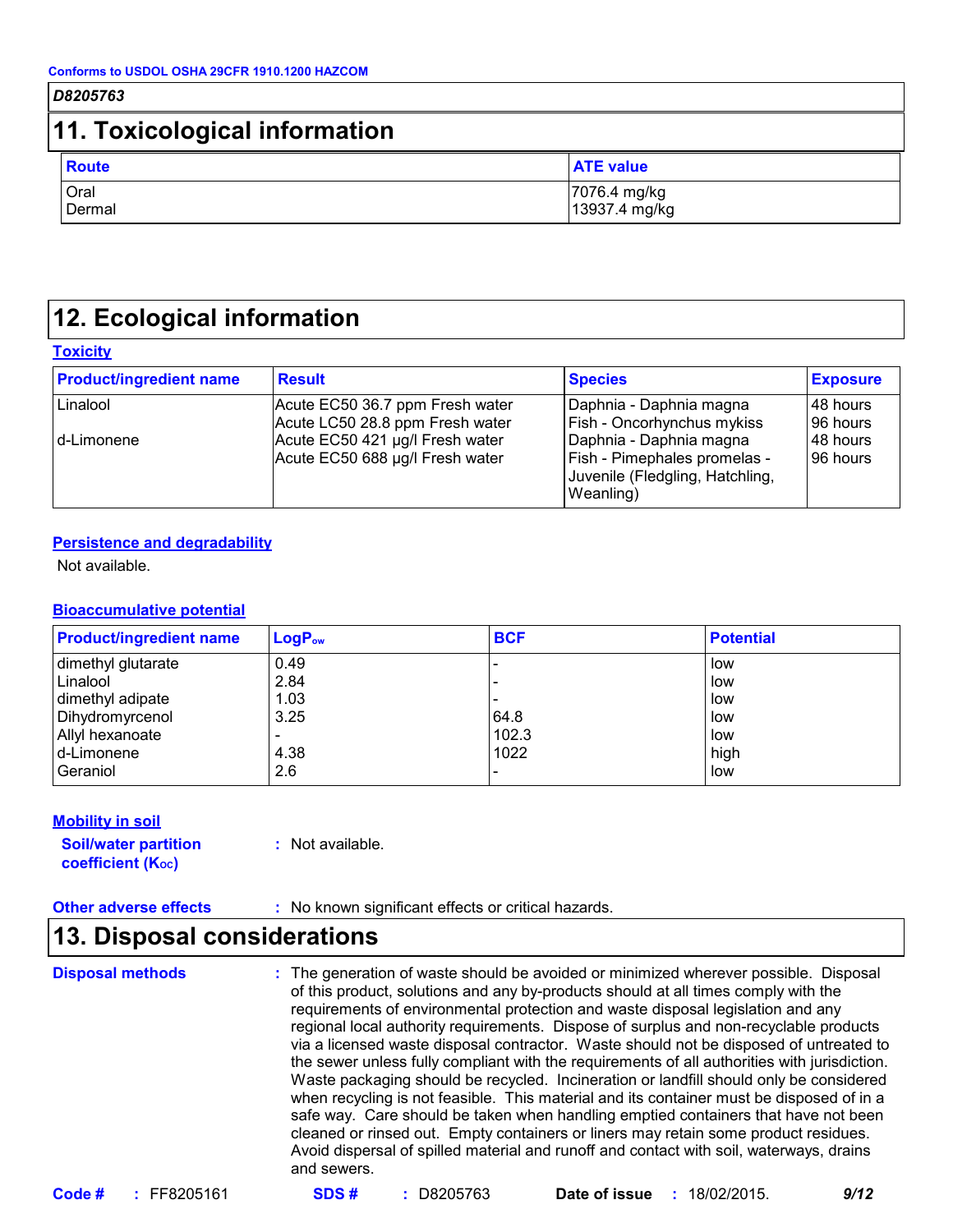## **14. Transport information**

Not a DOT controlled material (United States). Not a TDG-controlled material. This preparation is not classified as dangerous according to international transport regulations (ADR/RID, IMDG or ICAO/IATA).

## **15. Regulatory information**

| <b>U.S. Federal regulations</b>                                                   | : TSCA 8(a) PAIR: 3-p-cumenyl-2-methylpropionaldehyde; benzaldehyde; $\alpha$ -<br>hexylcinnamaldehyde; 2-benzylideneheptanal; Propanol, 1(or 2)-(2-<br>methoxymethylethoxy)-, acetate |                       |                                                |                 |                                       |                                       |  |
|-----------------------------------------------------------------------------------|----------------------------------------------------------------------------------------------------------------------------------------------------------------------------------------|-----------------------|------------------------------------------------|-----------------|---------------------------------------|---------------------------------------|--|
|                                                                                   | TSCA 8(a) CDR Exempt/Partial exemption: Not determined                                                                                                                                 |                       |                                                |                 |                                       |                                       |  |
|                                                                                   | United States inventory (TSCA 8b): All components are listed or exempted.                                                                                                              |                       |                                                |                 |                                       |                                       |  |
| <b>Clean Air Act Section 112</b><br>(b) Hazardous Air<br><b>Pollutants (HAPs)</b> | : Not listed                                                                                                                                                                           |                       |                                                |                 |                                       |                                       |  |
| <b>Clean Air Act Section 602</b><br><b>Class I Substances</b>                     | : Not listed                                                                                                                                                                           |                       |                                                |                 |                                       |                                       |  |
| <b>Clean Air Act Section 602</b><br><b>Class II Substances</b>                    | : Not listed                                                                                                                                                                           |                       |                                                |                 |                                       |                                       |  |
| <b>DEA List I Chemicals</b><br>(Precursor Chemicals)                              | : Not listed                                                                                                                                                                           |                       |                                                |                 |                                       |                                       |  |
| <b>DEA List II Chemicals</b><br><b>(Essential Chemicals)</b>                      | : Not listed                                                                                                                                                                           |                       |                                                |                 |                                       |                                       |  |
| <b>SARA 302/304</b>                                                               |                                                                                                                                                                                        |                       |                                                |                 |                                       |                                       |  |
| <b>Composition/information on ingredients</b>                                     |                                                                                                                                                                                        |                       |                                                |                 |                                       |                                       |  |
| No products were found.                                                           |                                                                                                                                                                                        |                       |                                                |                 |                                       |                                       |  |
| <b>SARA 304 RQ</b>                                                                | : Not applicable.                                                                                                                                                                      |                       |                                                |                 |                                       |                                       |  |
| <b>SARA 311/312</b>                                                               |                                                                                                                                                                                        |                       |                                                |                 |                                       |                                       |  |
| <b>Classification</b>                                                             | : Immediate (acute) health hazard                                                                                                                                                      |                       |                                                |                 |                                       |                                       |  |
| <b>Composition/information on ingredients</b>                                     |                                                                                                                                                                                        |                       |                                                |                 |                                       |                                       |  |
| <b>Name</b>                                                                       | %                                                                                                                                                                                      | <b>Fire</b><br>hazard | <b>Sudden</b><br>release of<br><b>pressure</b> | <b>Reactive</b> | <b>Immediate</b><br>(acute)<br>health | <b>Delayed</b><br>(chronic)<br>health |  |

|                    |           |      | <b>Inazard Trelease of</b><br><b>pressure</b> |     | (acute)<br>health<br>hazard | (Chronic)<br>health<br>hazard |
|--------------------|-----------|------|-----------------------------------------------|-----|-----------------------------|-------------------------------|
| dimethyl glutarate | $5 - 10$  | No.  | No.                                           | No. | Yes.                        | No.                           |
| Linalool           | $2.5 - 5$ | Yes. | No.                                           | No. | Yes.                        | No.                           |
| dimethyl adipate   | $2.5 - 5$ | INo. | No.                                           | No. | Yes.                        | No.                           |
| Dihydromyrcenol    | 1 - 2.5   | Yes. | No.                                           | No. | Yes.                        | No.                           |
| Allyl hexanoate    | $1 - 2.5$ | Yes. | No.                                           | No. | Yes.                        | No.                           |
| d-Limonene         | $1 - 2.5$ | Yes. | No.                                           | No. | Yes.                        | No.                           |
| Geraniol           | $0.1 - 1$ | INo. | No.                                           | No. | Yes.                        | No.                           |
|                    |           |      |                                               |     |                             |                               |

#### **State regulations**

| <b>Massachusetts</b> | : None of the components are listed.      |
|----------------------|-------------------------------------------|
| <b>New York</b>      | : None of the components are listed.      |
| <b>New Jersey</b>    | : None of the components are listed.      |
| <b>Pennsylvania</b>  | : The following components are listed: PF |

#### **Label elements**

**PROPANOL, OXYBIS-**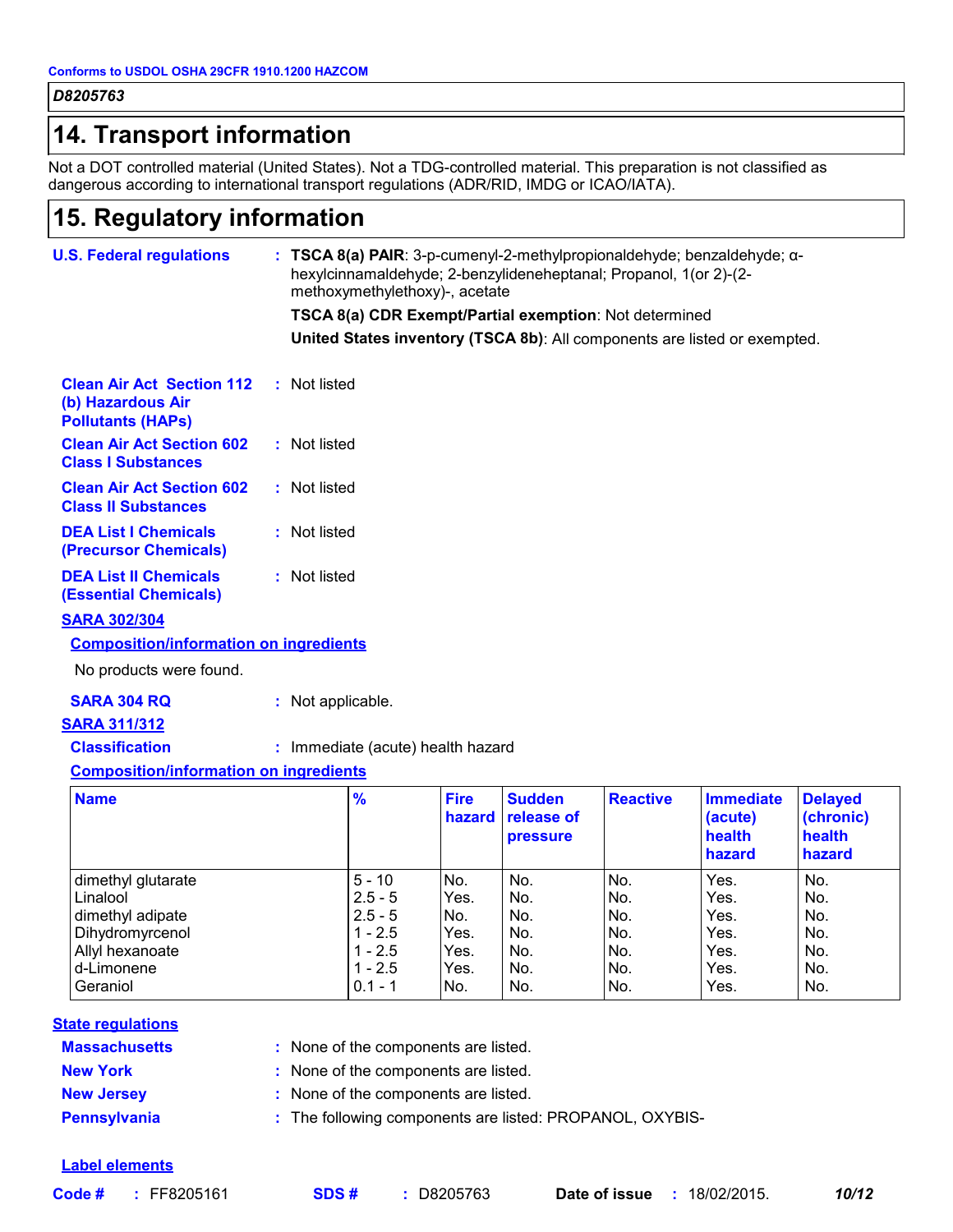| D8205763                      |                                                                                                                                                                                                                   |  |  |  |  |
|-------------------------------|-------------------------------------------------------------------------------------------------------------------------------------------------------------------------------------------------------------------|--|--|--|--|
| 15. Regulatory information    |                                                                                                                                                                                                                   |  |  |  |  |
| <b>Signal word</b>            | : WARNING                                                                                                                                                                                                         |  |  |  |  |
| <b>Hazard statements</b>      | : HARMFUL IF ABSORBED THROUGH SKIN. HARMFUL IF SWALLOWED. CAUSES<br>EYE IRRITATION. CAUSES SKIN IRRITATION.                                                                                                       |  |  |  |  |
| <b>Precautionary measures</b> | : Keep out of the reach of children. Do not swallow. Do not get on skin or clothing.<br>Avoid contact with eyes. Keep container tightly closed and sealed until ready for use.<br>Wash thoroughly after handling. |  |  |  |  |
| <b>Recommendations</b>        | : People suffering from perfume sensitivity should be cautious when using this product.<br>Air Fresheners do not replace good hygiene practices.                                                                  |  |  |  |  |

## **16. Other information**

| <b>Hazardous Material</b><br><b>Information System (U.S.A.)</b> |               |                            |   |
|-----------------------------------------------------------------|---------------|----------------------------|---|
|                                                                 | <b>Health</b> |                            | 0 |
|                                                                 |               | <b>Flammability</b>        | 0 |
|                                                                 |               | <b>Physical hazards</b>    | 0 |
|                                                                 |               | <b>Personal protection</b> |   |

**Caution: HMIS® ratings are based on a 0-4 rating scale, with 0 representing minimal hazards or risks, and 4 representing significant hazards or risks Although HMIS® ratings are not required on MSDSs under 29 CFR 1910. 1200, the preparer may choose to provide them. HMIS® ratings are to be used with a fully implemented HMIS® program. HMIS® is a registered mark of the National Paint & Coatings Association (NPCA). HMIS® materials may be purchased exclusively from J. J. Keller (800) 327-6868.**

**The customer is responsible for determining the PPE code for this material.**

**:**

**National Fire Protection Association (U.S.A.)**



**Reprinted with permission from NFPA 704-2001, Identification of the Hazards of Materials for Emergency Response Copyright ©1997, National Fire Protection Association, Quincy, MA 02269. This reprinted material is not the complete and official position of the National Fire Protection Association, on the referenced subject which is represented only by the standard in its entirety.**

**Copyright ©2001, National Fire Protection Association, Quincy, MA 02269. This warning system is intended to be interpreted and applied only by properly trained individuals to identify fire, health and reactivity hazards of chemicals. The user is referred to certain limited number of chemicals with recommended classifications in NFPA 49 and NFPA 325, which would be used as a guideline only. Whether the chemicals are classified by NFPA or not, anyone using the 704 systems to classify chemicals does so at their own risk.**

| <b>Key to abbreviations</b> | $\therefore$ ATE = Acute Toxicity Estimate<br><b>BCF</b> = Bioconcentration Factor<br>GHS = Globally Harmonized System of Classification and Labelling of Chemicals<br>IATA = International Air Transport Association<br>IBC = Intermediate Bulk Container<br><b>IMDG = International Maritime Dangerous Goods</b><br>LogPow = logarithm of the octanol/water partition coefficient<br>MARPOL 73/78 = International Convention for the Prevention of Pollution From Ships,<br>1973 as modified by the Protocol of 1978. ("Marpol" = marine pollution)<br>$UN = United Nations$ |
|-----------------------------|--------------------------------------------------------------------------------------------------------------------------------------------------------------------------------------------------------------------------------------------------------------------------------------------------------------------------------------------------------------------------------------------------------------------------------------------------------------------------------------------------------------------------------------------------------------------------------|
|                             | : 18/02/2015.                                                                                                                                                                                                                                                                                                                                                                                                                                                                                                                                                                  |

| Code # | FF8205161 |
|--------|-----------|
|        |           |

**Code # :** FF8205161 **SDS # :** D8205763 **Date of issue :**18/02/2015. *11/12*